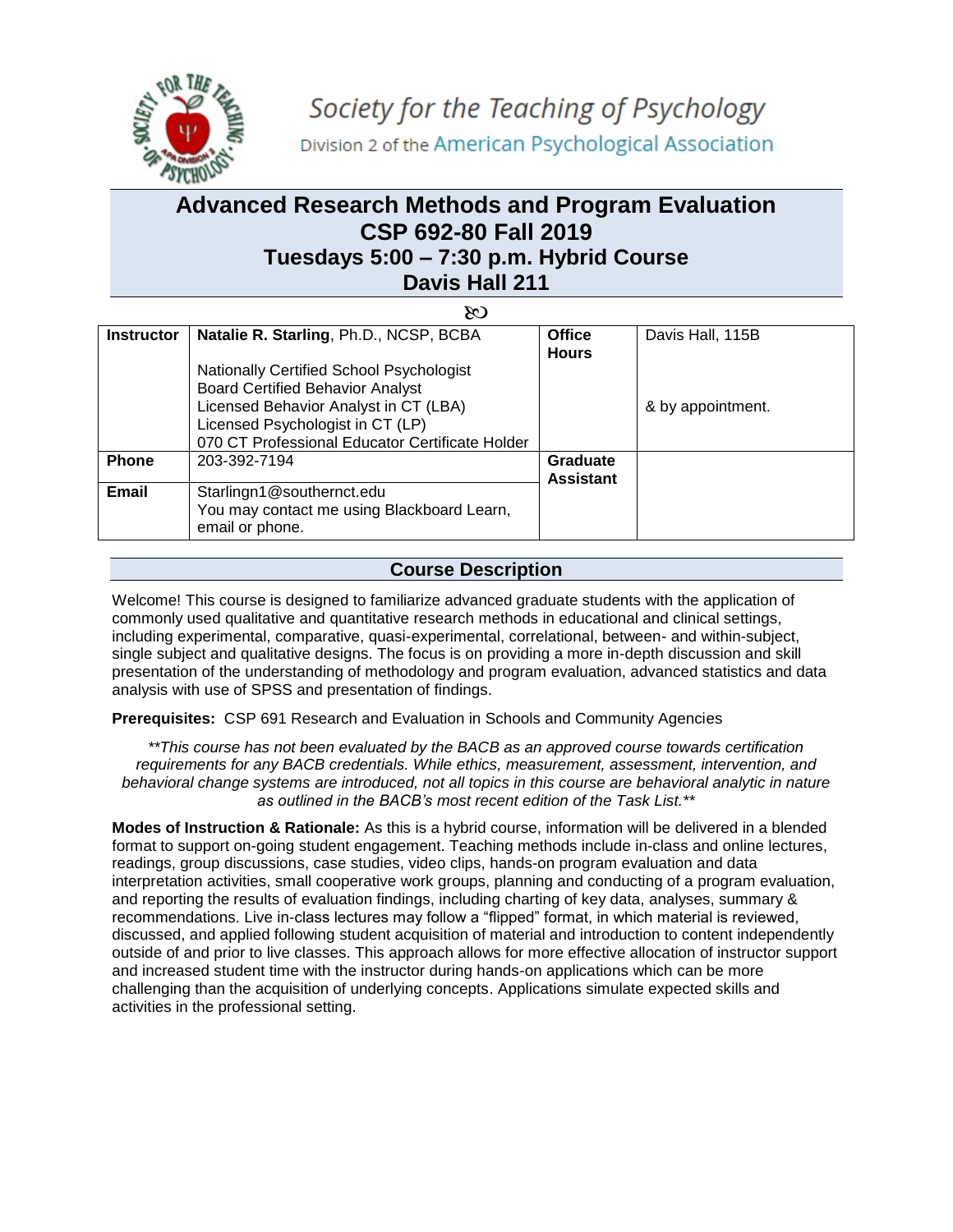## **Distribution of Learning Time (Fall Hybrid)**

|                               | <b>Expected Student Learning Activity</b> | <b>Weekly Hours</b><br><b>Spent Towards</b><br><b>Course</b> | <b>Total Hours Spent</b><br><b>Towards Course Per 15</b><br><b>Week Semester</b> | <b>Semester</b><br><b>Credits</b><br><b>Earned</b> |
|-------------------------------|-------------------------------------------|--------------------------------------------------------------|----------------------------------------------------------------------------------|----------------------------------------------------|
| In-Class Time (Contact Hours) |                                           | 2.5                                                          | $(2.5 \times 15)$ 37.5                                                           | $\sim$ $\sim$                                      |
| Out-of-Class Time             |                                           | $-$                                                          | $- -$                                                                            | $- -$                                              |
|                               | Readings/Study/Quizzes                    |                                                              | 30                                                                               | $\sim$ $\sim$                                      |
| 2                             | Project                                   |                                                              | 30                                                                               | $- -$                                              |
|                               | <b>TOTAL HOURS</b>                        | 6.5                                                          | 97.5                                                                             |                                                    |

## **Goals: Knowledge and Skill Outcomes ~ NASP STANDARDS**

| <b>School Psychology Program</b><br><b>Goals</b>                                                                                                                                                                                                                                          | <b>Course Specific Objectives</b>                                                                                                                                                                                                                | <b>NASP</b><br>Domain(s)   | <b>Where Measured</b>                                                                                                                   |
|-------------------------------------------------------------------------------------------------------------------------------------------------------------------------------------------------------------------------------------------------------------------------------------------|--------------------------------------------------------------------------------------------------------------------------------------------------------------------------------------------------------------------------------------------------|----------------------------|-----------------------------------------------------------------------------------------------------------------------------------------|
| 1. Demonstrate a foundation in the<br>knowledge bases for both psychology<br>and education.                                                                                                                                                                                               | Students will demonstrate skills in<br>h.<br>determining the impact of primary,<br>secondary and tertiary prevention<br>program(s) on student development and<br>learning.                                                                       | 2.1, 2.5, 2.9              | Class Participation &<br><b>Discussions</b><br>Program Evaluation Project<br>Process & Product<br>Quizzes & Final<br>Comprehensive Exam |
| 2. Demonstrate knowledge and skills in<br>data-based decision-making as a<br>means to effective problem-solving,<br>evaluation and accountability.                                                                                                                                        | Students will demonstrate skills in data<br>2.<br>collection and interpretation throughout the<br>program evaluation process and to<br>develop recommendations.                                                                                  | 2.1, 2.5, 2.9              | <b>Program Evaluation Project</b><br>Process & Product                                                                                  |
| 3. Demonstrate skills in research and<br>program evaluation to allow them to<br>help bring the latest in educational and<br>psychological research to schools and<br>to help schools determine the<br>effectiveness of services.                                                          | З.<br>Students will demonstrate skills in<br>conducting a full program evaluation to<br>determine the impact and effectiveness of<br>behavioral, structural, and organizational<br>interventions on student development and<br>learning.         | 2.1, 2.2,<br>2.5, 2.9      | Program Evaluation Project<br>Process & Product                                                                                         |
| 4. Demonstrate knowledge and skills in<br>school consultation and collaboration<br>and the ability to communicate and<br>work with others in a team-based<br>approach to meeting the needs of<br>children, youth, families and systems.                                                   | Students will demonstrate skills in<br>4.<br>consultation and collaboration throughout<br>the program evaluation process and in<br>reporting findings and outcomes in a<br>simulated oral presentation to a diverse<br>audience of stakeholders. | 2.1, 2.2,<br>2.5. 2.8, 2.9 | Program Evaluation Project<br>Process & Product                                                                                         |
| 8. Demonstrate knowledge of the field<br>and history of school psychology and<br>the legal, ethical and professional<br>standards of the profession and the<br>skills to implement these standards<br>through the use of effective technology,<br>communication and interpersonal skills. | Students will demonstrate an<br>5.<br>understanding of research ethics and<br>apply ethical principles to a program<br>evaluation process.                                                                                                       | 2.2, 2.5,<br>2.9, 2.10     | Class Participation &<br><b>Discussions</b><br>Program Evaluation Project<br>Process & Product<br>Quizzes & Final<br>Comprehensive Exam |

### **Connection to Accrediting Organizations**

*National Association of School Psychology (NASP) Applicable Domain List:*

2.1: Data-based Decision Making and Accountability

School psychologists have knowledge of varied methods of assessment and data collection methods for identifying strengths and needs, developing effective services and programs, and measuring progress and outcomes.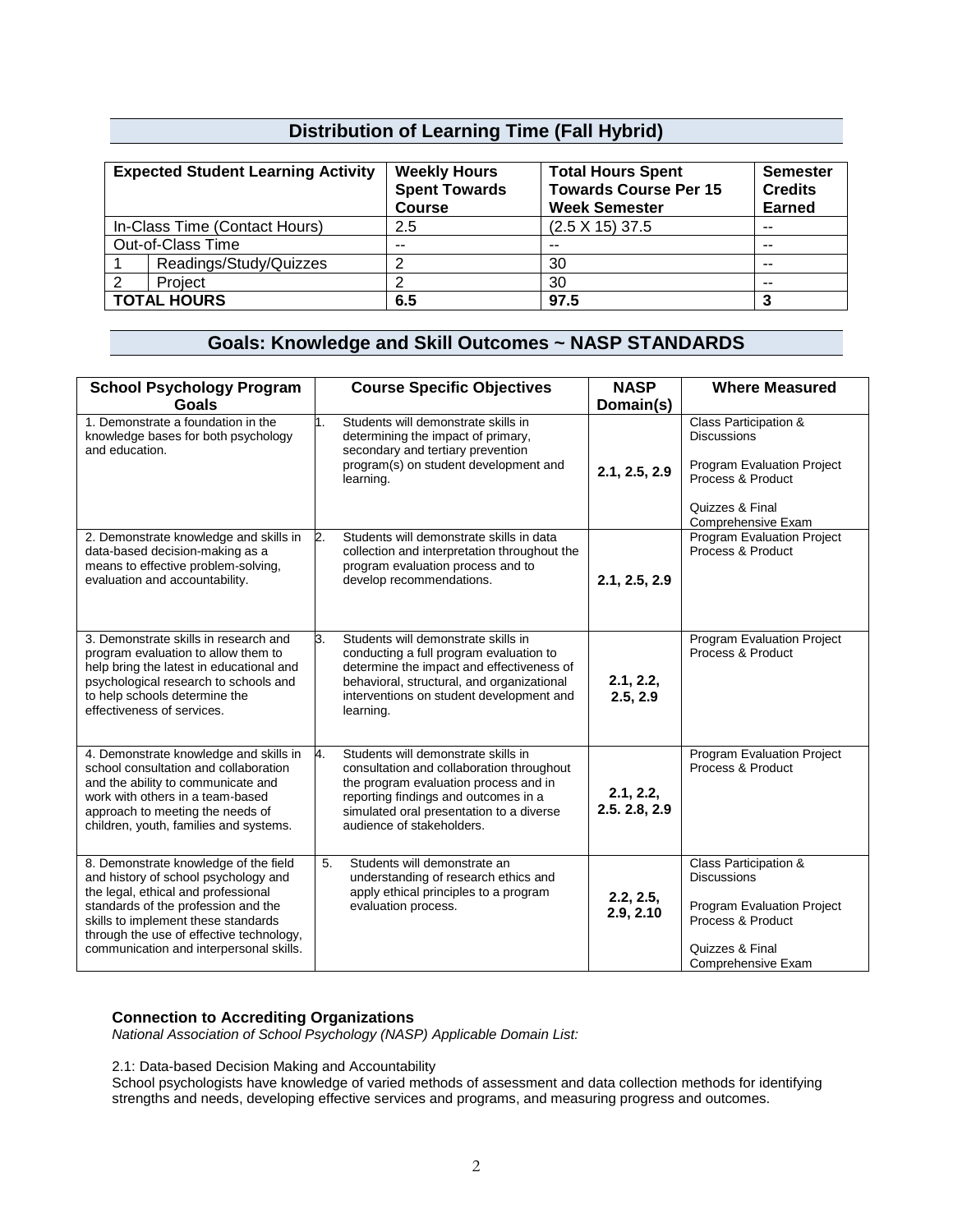#### 2.2: Consulting & Collaboration

As part of a systematic and comprehensive process of effective decision making and problem solving that permeates all aspects of service delivery, school psychologists demonstrate skills to consult, collaborate, and communicate with others during design, implementation, and evaluation of services and programs.

#### 2.5 School-Wide Practices to Promote Learning

School psychologists have knowledge of school and systems structure, organization, and theory; general and special education; technology resources; and evidence-based school practices that promote academic outcomes, learning, social development, and mental health.

#### 2.8: Diversity in Development and Learning

School psychologists have knowledge of individual differences, abilities, disabilities, and other diverse characteristics; principles and research related to diversity factors for children, families, and schools, including factors related to culture, context, and individual and role differences; and evidence-based strategies to enhance services and address potential influences related to diversity.

#### 2.9: Research and Program Evaluation

School psychologists demonstrate skills to evaluate and apply research as a foundation for service delivery and, in collaboration with others, use various techniques and technology resources for data collection, measurement, analysis, and program evaluation to support effective practices at the individual, group, and/or systems levels.

#### 2.10: Legal, Ethical and Professional Practice

School psychologists demonstrate skills to provide services consistent with ethical, legal, and professional standards; engage in responsive ethical and professional decision-making; collaborate with other professionals; and apply professional work characteristics needed for effective practice as school psychologists, including respect for human diversity and social justice, communication skills, effective interpersonal skills, responsibility, adaptability, initiative, dependability, and technology skills.

#### **Collection of Student Assignments for Accreditation and Certification Purposes:**

Assignments completed for this course may be used as evidence of candidate learning in national, regional, or state accreditation reports of SCSU programs or for certification purposes of the instructor. Names and other identifying elements of all assignments will be removed before being included in any report or product. Students who do not wish their work to be used for these purposes must inform the instructor in writing by the end of the semester. Your participation and cooperation will enable the continued growth and development of SCSU programs and faculty. Thank you.

### **REQUIRED MATERIALS**

Please note, there is a link on Blackboard which will allow you purchase course textbooks directly from the SCSU Bookstore.

#### • **Required Text/Materials:**

- o Algozzine, B., Barrett, S., Eber, L., George, H., Horner, R., Lewis, T., Putnam, B., Swain-Bradway, J., McIntosh, K., & Sugai, G (2014). *School-wide PBIS Tiered Fidelity Inventory*. OSEP Technical Assistance Center on Positive Behavioral Interventions and Support. [www.pbis.org.](http://www.pbis.org/) (Version 2.1; February 2017)
- o Frechtling, J. A. (2007). *Logic modeling methods in program evaluation*. San Francisco: Jossey-Bass.
- o Morrison, J. Q., & Harms, A. L. (2018). *Advancing evidence-based practice through program evaluation: A practical guide for school-based professionals*. Oxford: Oxford University Press.
- **Technical Requirements**: Regular access to a personal computer with internet access and sufficient memory and speed to handle the class requirements including streaming audio and video files, as well as access to:
	- o **Blackboard Learn**. Every student is expected to access Learn before, during, and after class (and independently print out materials to bring to class if desired). All materials will be posted on Blackboard. As this is a hybrid course, Blackboard Learn access is necessary in order to complete course requirements. Please contact SCSU Tech Support Services as soon as possible if you have trouble with Blackboard Learn.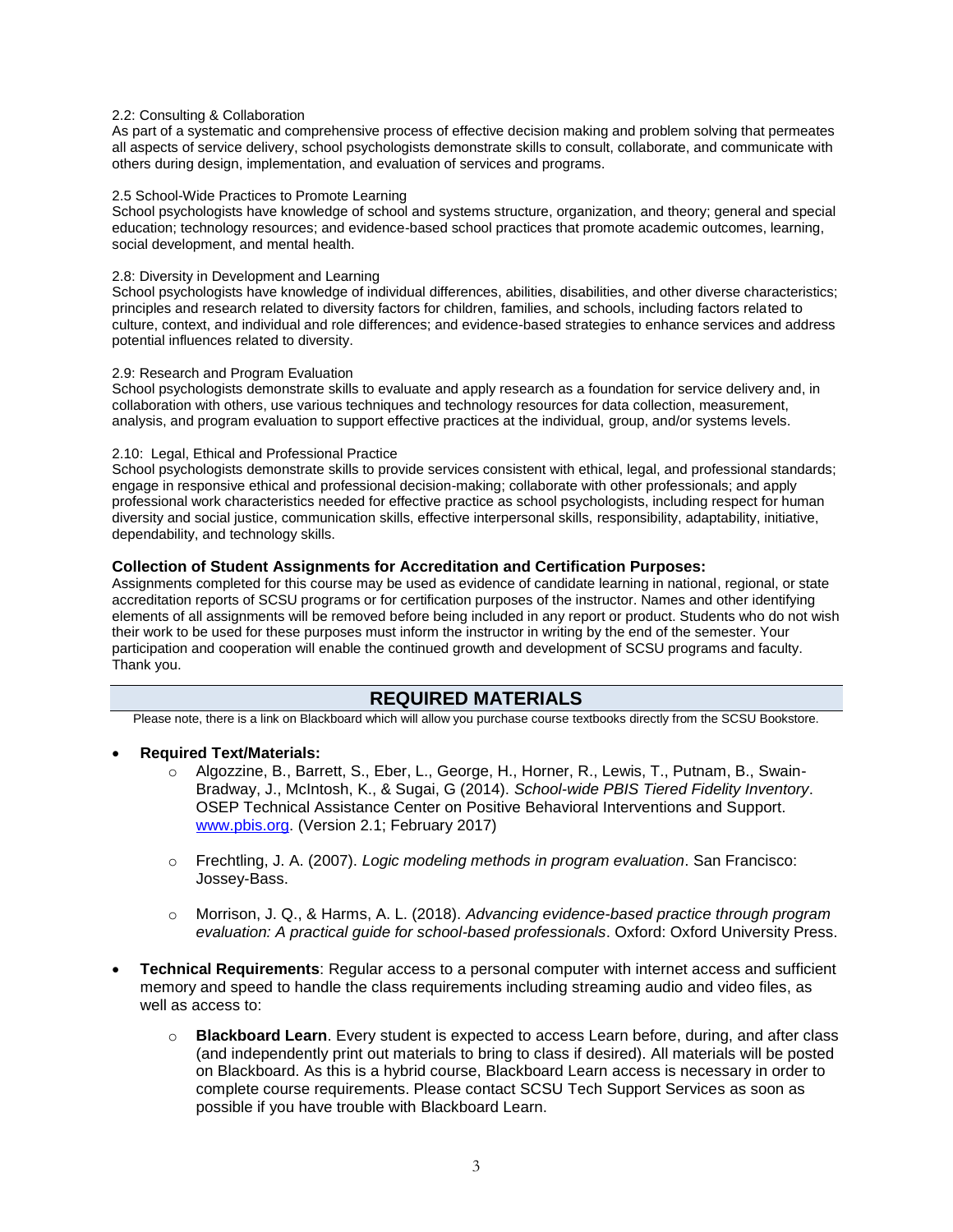- o Access to word processing software, **Microsoft Word/ Apple Pages**
- o Access to data processing software, **Microsoft Excel/Apple Numbers, & SPSS.**
- Required **TK20-Watermark Subscription**: All Students will be required to subscribe to *TK20- Watermark*: a comprehensive assessment system required by the School of Education. You may subscribe to the program directly online at [https://southernct.tk20.com](https://southernct.tk20.com/) by clicking on the link in the bottom left hand corner, "Click here to purchase or register your account." Students may also subscribe via the bookstore at a slightly higher fee where they may use their financial aid to purchase Tk20-Watermark as they would other course materials. With the Tk20-Watermark subscription, students will be able to create and store electronic artifacts for coursework and fieldwork, which is utilized for their electronic portfolios and developmental assessment. They will be able to access their account even after graduation, allowing them to use this body of work to provide to prospective employers if they wish.

## **SUPPLEMENTAL TEXTS & READINGS**

Recommended, but not required purchases.

Alkin, M. C., & Vo, A. T. (2018). *Evaluation essentials: From A to Z*. New York: Guilford Press.

Cronk, B. C. (2016). How to use SPSS ( $9<sup>th</sup>$  ed.). Glendale, CA: Pyrczak Publishing.

Barrett, T. & Sorensen, J. (2015). Human Services Program Evaluation: "How to Improve Your Accountability and Program Effectiveness" at<http://eric.ed.gov/?id=ED557770>

Bernhardt, V. L. (2017). *Measuring what we do in schools: How to know if what we are doing is making a difference*. Alexandria, VA, USA: ASCD.

Keith, T. Z. (2008). Best practices in using and conducting research in applied settings. In A. Thomas & J. Grimes (Eds.), Best practices in school psychology (5<sup>th</sup> ed., pp. 2165–2175). Washington, DC: National Association of School Psychologists.

## **University & Program Policies and Resources**

- **Writing Center.** One to one assistance and consultation in writing is available from the Campus Writing Center (EN A-014). Schedule an appointment by calling 203.392.8967 or by visiting the center. Additional information is available at [www.southernct.edu/writingcenter](http://www.southernct.edu/writingcenter)
- **Accommodations.** Southern Connecticut State University provides reasonable accommodations in accordance with the Americans with Disabilities Act, the ADAA, and Section 504 of the Rehabilitation Act, for students with documented disabilities on an individualized basis. If you are a student with a documented disability, the University's Disability Resource Center (DRC) can work with you to determine appropriate accommodations. Before you receive accommodations in this class, you will need to make an appointment with the Disability Resource Center located at EN C-105A. To discuss your approved accommodations with me or other concerns, such as medical emergencies or arrangements in case the building must be evacuated, please make an appointment to meet as soon as possible.
- **Student Support.** Southern Connecticut State University values diversity in all of its forms. We welcome and support students of all races, genders, linguistic backgrounds, abilities, sexual orientations, religions, nationalities and immigration status. In particular, we stand in support of the some 5,000 undocumented students currently studying at colleges and universities in Connecticut, many of whom arrived as minors and who call Connecticut their home. We consider them a valuable part of our community and are committed to ensuring they continue to pursue their personal and professional goals in a supportive and welcoming environment. SCSU has an Undocumented Student Support Team which has compiled a variety of resources for members of our community. If you need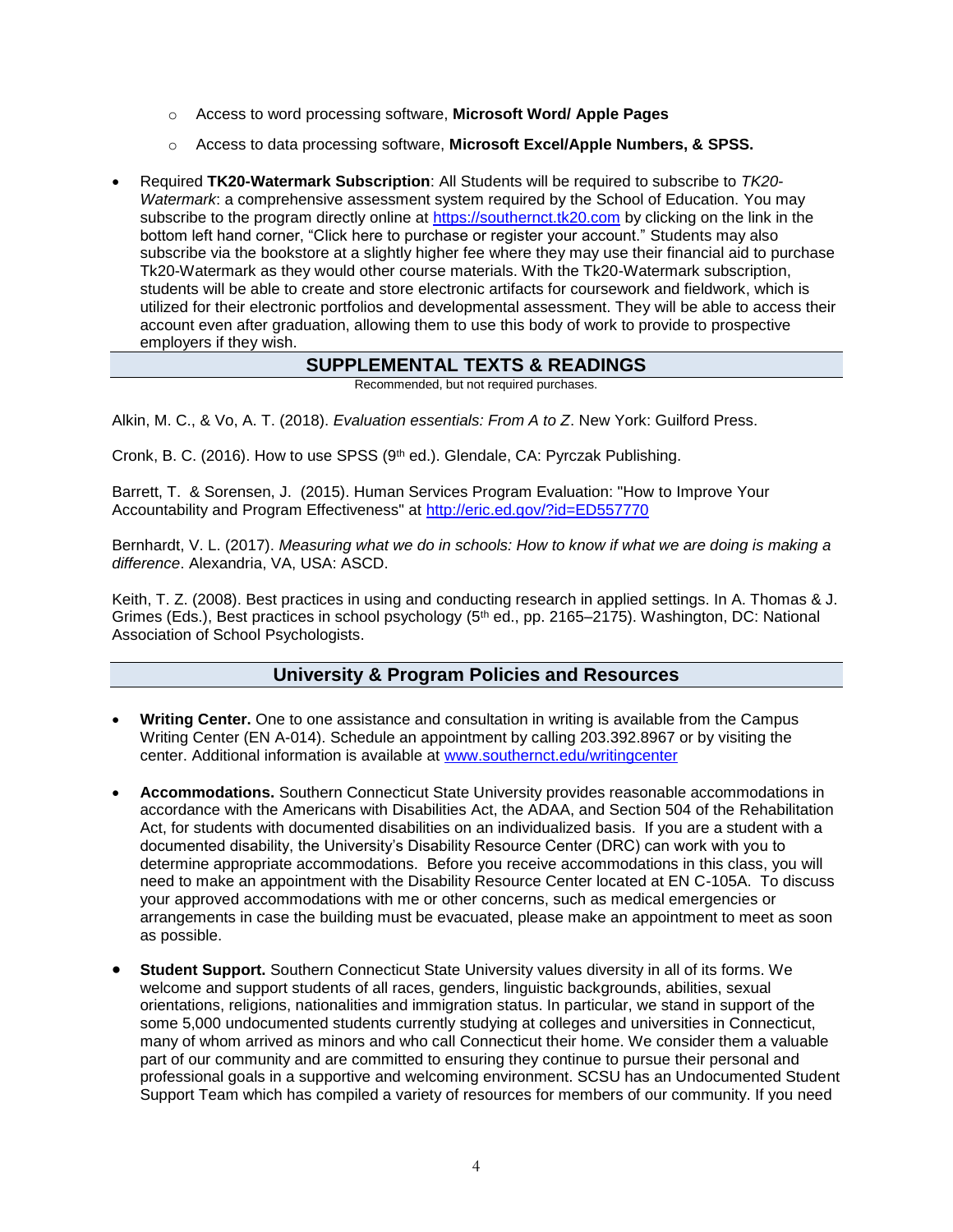these resources, please visit<https://www.southernct.edu/undocumented-students/> . Members of the team, listed on the website, are available to offer their support as well.

- **Ethical Behavior & Academic Honesty.** It is expected that every student will behave professionally and ethically in class, when performing coursework on-campus and off-site. Behaving professionally and ethically in class involves attending to topics and course material, completing assigned work (including readings), and refraining from interrupting the course (e.g., loud talking, using laptop for anything other than taking notes, using cell phone – including **texting, email, or online chat/messages**).
- **Technology Use**. Use of technology during class for purposes unrelated to the class activity at the time is not permitted. Please speak with me in advance if you are expecting an emergent issue. Get the most out of class by "unplugging" and remember we will take "Tech Breaks" during live classes to allow students the opportunity to access technology appropriately. Help your fellow classmates by modeling appropriate technology use, do not respond to classmates communicating to you via technology during class, responding reinforces this behavior.
- **Plagiarism**. Students are expected to follow the University Policy and policy within the CSP Student Handbook regarding Academic Honesty and Plagiarism. You must use proper citation for all work that includes contributions (however small) from others, including your own previous work. You must see me if you would like to use a portion of any previous work you have completed prior to this course. Additionally, under no circumstances will cheating, in any form, be tolerated and can also result in dismissal from the program. Students will be reminded throughout the course of these expectations.
	- o Academic Honesty also includes honesty and **integrity with data collection practices**. This includes participating in the project and other assignments as instructed and outlined in the project rubric. Non-examples of integrity with data collection practices include but are not limited to: falsifying, "making up", or fabricating data, or recording or changing data in order to make the assignment "easier". Under no circumstances will falsification of data be tolerated and can also result in dismissal from the program. Under certain circumstances, the instructor may provide "sample" case study data for student learning purposes, and such data will be presented by the instructor as "sample" data.
	- o For all violations not deemed minor, instructors shall file an Academic Misconduct Report with the Department Chair and School Dean. The Dean shall forward a copy of the report to the Student Conduct Office in order to monitor repeat offenses, and also send a copy to the affected student.
	- o **Complaint by Person Other Than the Course Instructor**. Any member of the University community may file a complaint against a student alleging academic misconduct. Accusations of alleged violations by a person other than the student's instructor must be reported in writing within ten (10) calendar days of discovery of the alleged violation either to the instructor or to the University Student Conduct Office, which shall inform the instructor in writing within three (3) University calendar days. Upon receipt of notification, the instructor shall assess the merit of the allegation. An instructor who decides to pursue a claim of academic misconduct shall follow the procedure outlined in Section 1.c. of these guidelines, acting within three (3) University calendar days of receipt of the complaint.
	- $\circ$  Student human research participant activities, which are considered to be below the level of Special Project research, are completed in partial fulfillment of requirements for this course. *The instructor has an approved Course Instructor Certification Form on file with the SCSU HRPP and is available at any time upon request.* As a course requirement, students must complete a free on-line computer based **research ethics tutorial** presented by the [Collaborative Institutional Training Initiative \(CITI\) Program](https://na01.safelinks.protection.outlook.com/?url=https%3A%2F%2Fabout.citiprogram.org%2Fen%2Fhomepage%2F&data=02%7C01%7Cstarlingn1%40southernct.edu%7C4a67aadaad8e42a630cd08d69682101d%7C58736863d60e40ce95c60723c7eaaf67%7C0%7C0%7C636861882762527103&sdata=ttovraFac5uIvUh5Ot%2FCjzgmkdlqV%2FS4XgZ8R1AjncA%3D&reserved=0). A certification of completion will be issued online when the tutorial has been successfully completed, which must then be submitted to the instructor for approval prior to beginning the informed consent process or the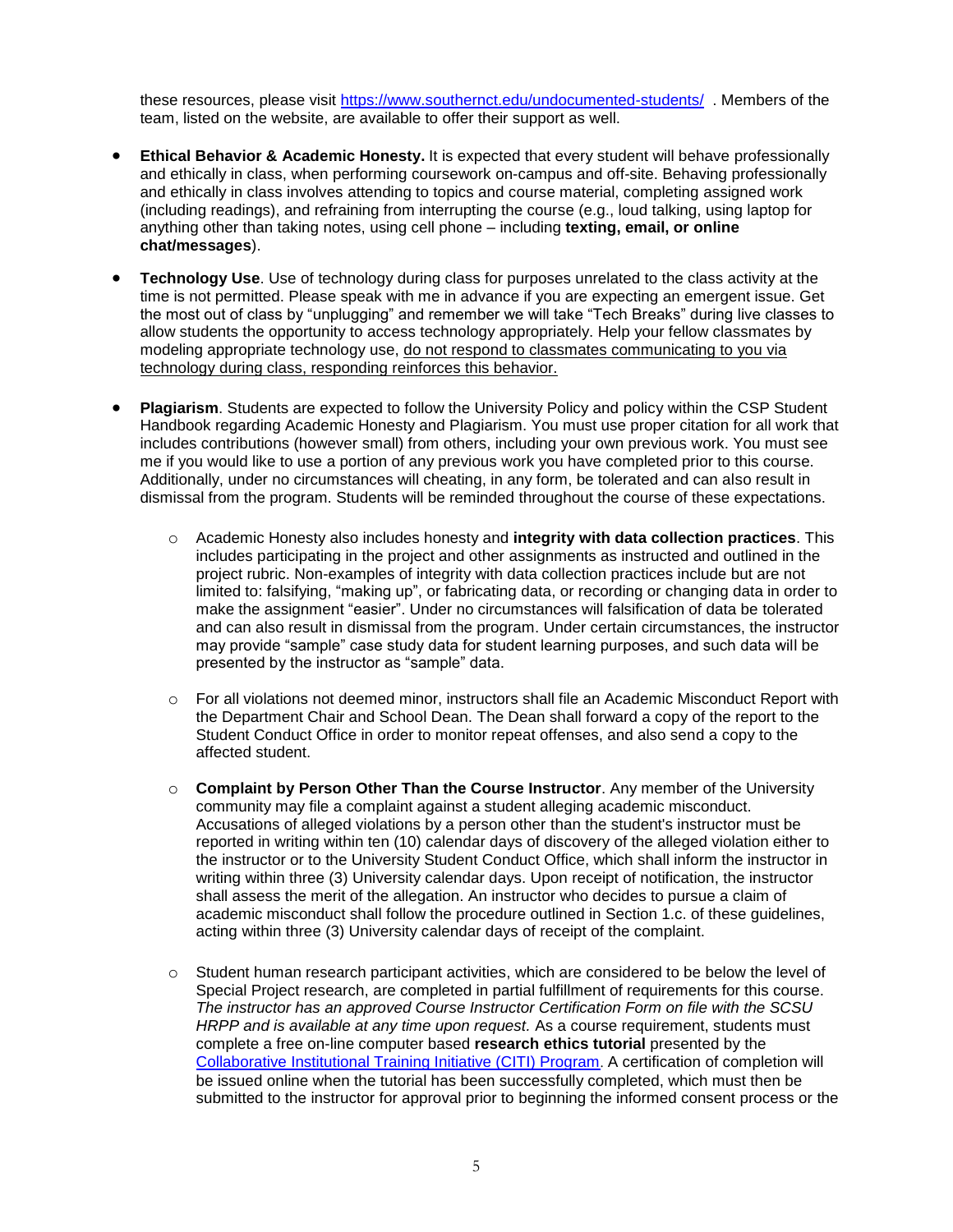collection of data. Prior training or certification in this area cannot be substituted for this course requirement.

• **Sexual Misconduct Policy.** Southern Connecticut State University is highly committed to providing you with an educational experience that is academically and socially enriching. In line with this mission, we enforce Title IX of the Education Amendment of 1972 which prohibits acts of sexual misconduct (sexual harassment, sexual assault, dating violence, domestic violence and stalking) at educational institutions. To report sexual misconduct students should contact University Police at (203) 392-5375 or 911, and/or Office of Diversity and Equity, at (203) 392-5491and/or Christopher Piscitelli, Office of Judicial Affairs, at (203) 392-6188. For advocacy and further information including your Title IX rights and reporting procedures visit the Sexual Assault Resource Team (S.A.R.T.) website at www.southernct.edu/SART/. Please contact Catherine Christy, Women's Center and S.A.R.T. Coordinator, at (203)392-6946 for assistance or with any questions regarding support and advocacy.

## **Assignments & Course Expectations**

- 1. **Attendance & Participation.** A vital part of this course will involve class discussions and activities. Our live classes will be full and students are expected to attend all classes and be on time. Your effective participation will require prior reading and preparation for each class session.
	- a. Discussion Questions: Prior to the majority of live classes, you are required to submit a question for discussion in class via Blackboard Learn for a total of 4 questions (**9/10, 9/24, 10/22, 11/5**) worth 2 points each (See rubric on Blackboard). Questions are based on your readings and analysis of the current Unit and any prior Unit topics. Questions may be shared by the instructor anonymously with the class during live class meetings for discussion and debate among the group.
	- b. Attendance: As there are only 8 live classes, attendance is critical. Attendance is graded based on points for a total of 8 points (awarded at the start of term). For every missed class, unless it is a University-excused absence or attendance at a state/regional/national conference, you lose 1 point. However, missing more than 2 live classes may result in failure of the course.

Your submission of the 4 discussion questions, as well as your live class attendance for discussion and participation, together will comprise  $25\%$  of the final course grade.

- 2. **Weekly Quizzes.** There will be two online quizzes for each Unit. Quizzes will include material from the class lecture, readings, video clips and all other class discussions and activities. Quizzes are scheduled in a manner to reinforce consistent access to material and preparation for live classes and for the final exam.
	- a. Practice Questions: A pre-assessment measurement. Practice Questions are shorter open-book quizzes designed to reinforce reading and analysis of material. Although you can access Unit materials anytime, all Practice Questions will open at the start of the semester and each will remain open until Tuesday of the week of their respective Unit, when they will close at 3:00 pm. Practice Questions must be *completed* by this time and may not be made up for any reason. The average of all Practice Questions will replace your lowest Quiz score, if the average of all Practice Questions is higher (see below).
	- b. Quizzes: A post-assessment measurement. Quizzes are not open book. Although you can access Unit materials anytime, Quizzes for each respective Unit will open on Wednesdays at 8:00am of that week's respective Unit and will remain open until Saturday when they will close at midnight. Quizzes will be administered only at this time and may not be made up for any reason. The Quiz average will comprise  $25\%$  of the

final course grade.

**\*\*You may progress through course materials and Practice Questions earlier than scheduled and/or at any time prior to their due dates, however, remember that Quizzes have a specific window for completion, you must take Quizzes within this window.**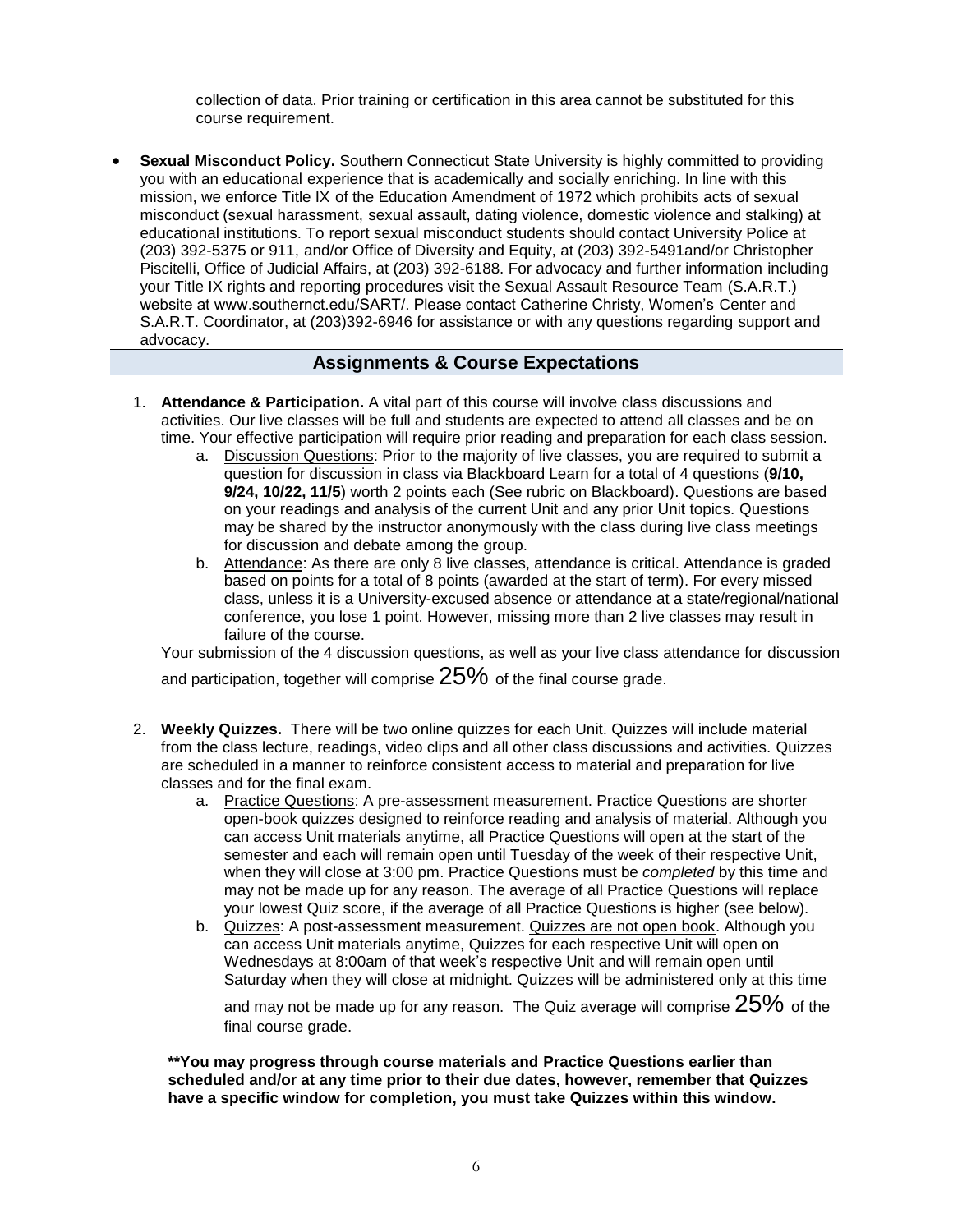**Extra Credit:** Quizzes are scheduled to ensure you stay on-track but allow for some overlap into the next Unit if you happen to need more time. It is not recommended that you wait until Saturday evenings to take Quizzes. Extra credit can be earned for completing Quizzes by Friday at midnight. Extra credit will be worth an additional 1 question correct at full-credit on the respective Quiz.

3. **Final Comprehensive Exam.** A cumulative final exam will be administered online on the date(s) specified. The exam must be taken in the same manner as you would an in-class exam, therefore you must make arrangements to complete the exam on this date. This exam will be composed of material from the entire course and the previous weekly quizzes. The exam is not open book. It may not be made up for any reason and must be completed by the assigned date and time. The

final exam will comprise  $25%$  of the course grade.

- 4. **Core Project – Program Evaluation Project.** Students are required to conduct a systems-level program evaluation project in a school setting in which they will apply the concepts learned in the course. This research learning project will involve multiple components including:
	- a. Completing training in research ethics
	- b. Communicating with stakeholders and obtaining informed consent
	- c. Planning a comprehensive program evaluation
	- d. Analysis of existing quantitative and qualitative data sources
	- e. Development, implementation and analysis of new and existing qualitative and quantitative methods of data collection
	- f. Reporting the results of the program evaluation including charting of all data, analyses, summary & recommendations
	- g. Following best practices and ethical standards (including confidentiality) throughout the program evaluation process

Students will gain experience with the Tiered Fidelity Inventory (TFI), an empirically validated instrument that helps schools examine their positive behavioral support practices, a prevention model, across a multi-tiered systems of support (MTSS) framework. Students will complete all data collection components of the TFI including Appendices, evaluate their findings, and develop recommendations. Further information on the assignment will be given when the measure is presented in class.

The Program Evaluation Project will include both a **Process Grade** and a **Product Grade**, which

together will comprise  $25\%$  of the course grade. (see separate rubric for more information).

a. On the final due date, the full written Program Evaluation Project must be submitted to **both Blackboard** for grading**.**

Please name your word document file: Last Name, First Initial\_Program Evaluation Project\_CSP 692 FA2019 *For example*: Starling, N\_Program Evaluation Project\_CSP 692 FA2019

- b. **Late Projects**: Late Projects will ONLY be accepted with course instructor's explicit permission. Late Projects, even with instructor permission, accrue daily 5% deductions from the total grade for the assignment. It is imperative that assignments be submitted when due to avoid unnecessary loss of points. Significant point-loss on assignments can lead to course failure. Late assignments will be returned to students at instructor's earliest convenience.
- 5. **Instructor Support.** Students can expect the faculty instructor's high accessibility both inside and outside of live classes. Questions are welcomed and students can contact me using Blackboard, email or phone. Please reach out to me as soon as you have a concern or a question, even if you are not sure, ask anyway! I am very open to student feedback and my goal is your success! I am readily available and, under most circumstances, respond to email within 24 hours. Sometimes I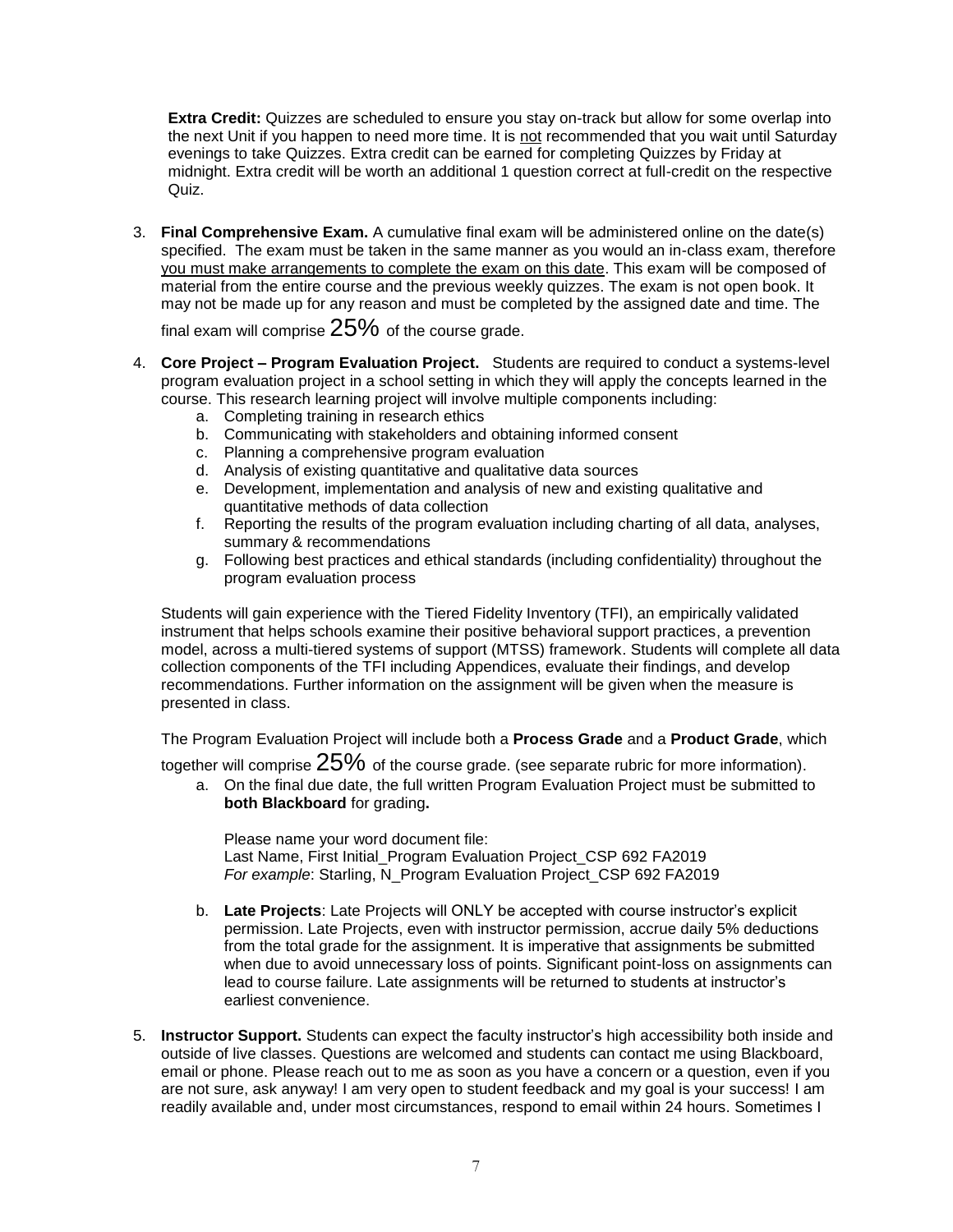need more than 24 hours to respond. A delay in response is typically due to time needed to locate information pertaining to any questions you might have presented or time needed to arrange appointment options to connect with you. I offer my office hours for in-person appointments as well.

The graduate assistant listed for the course is also an available resource for students, and students can expect the same high level of access to this individual. They are also available via phone for added support and clarification. Essentially, you do not need to wait for the next live class for support, support is here at any time.

Students can expect a supportive approach from the faculty instructor with positive and corrective feedback ratios founded in behavioral and instructional science. Each live class, students can expect in-person feedback and support for course and project components due that day. Research supports progress monitoring, especially self-monitoring of progress, along with receiving timely feedback, which are linked to success in learning. Blackboard includes a section called "My Grades" that displays your progress in an on-going format. Your grades will appear the same day, often immediately, following your submission of discussion questions, quizzes, oral presentation, process grade components, and the final exam. As soon as the program evaluation final report is graded via the rubric, typically within 3-7 days of the due date, those points will also appear on Blackboard along with narrative feedback from the instructor. By reviewing the table below, you can also calculate "What if" scenarios to determine your potential grade for assignments not yet submitted. You can also connect with me any time to discuss your progress.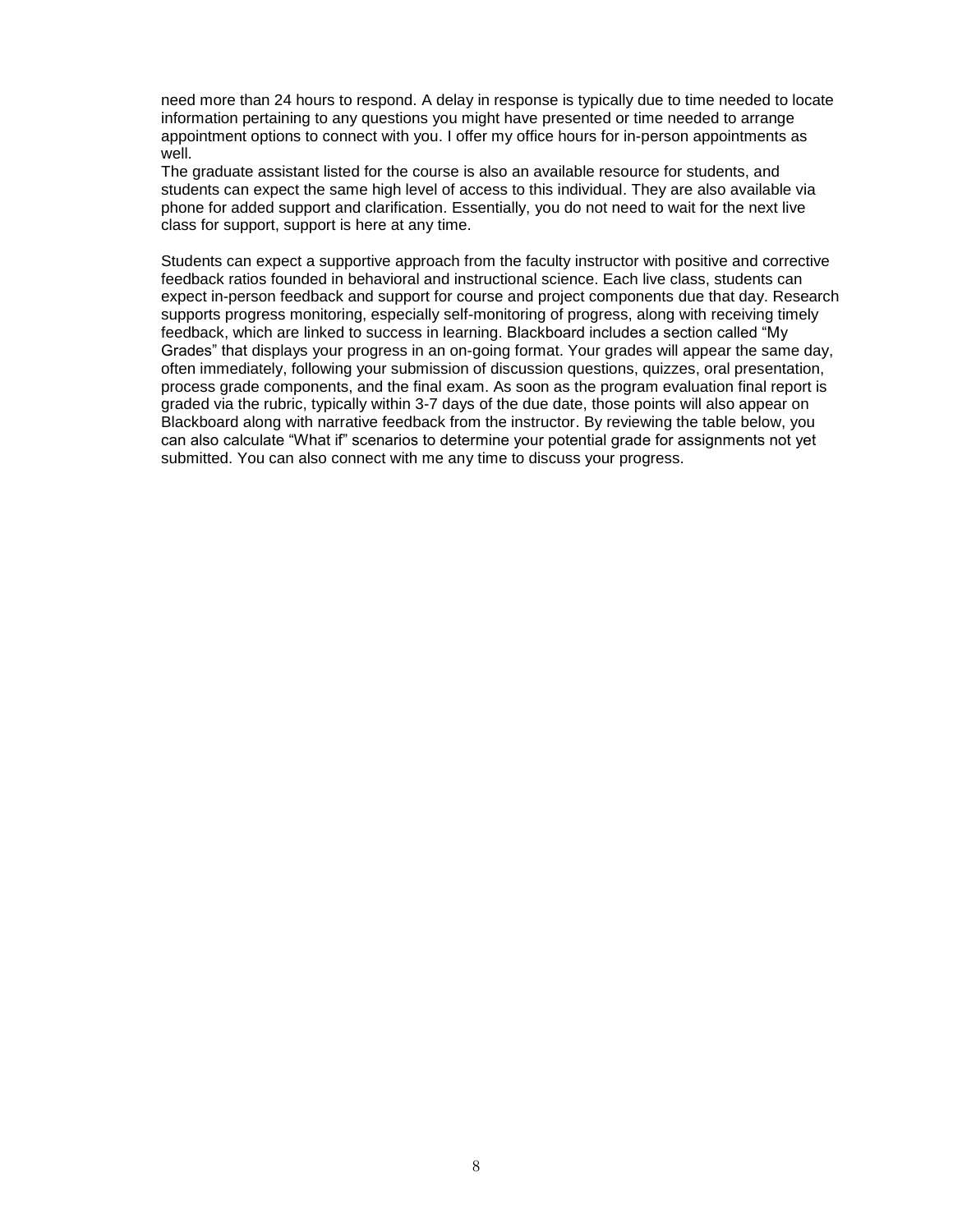|                                                                                                  | <b>Assignment</b>                                                                                                                                                                  | <b>Measure/Score/</b><br><b>Feedback</b>                                                                                                              | <b>Proportion of</b><br><b>Final Grade</b>          |                               |                                     |
|--------------------------------------------------------------------------------------------------|------------------------------------------------------------------------------------------------------------------------------------------------------------------------------------|-------------------------------------------------------------------------------------------------------------------------------------------------------|-----------------------------------------------------|-------------------------------|-------------------------------------|
| Attendance (Live-Class)<br>8/27<br>$\Box$<br>9/10<br>$\Box$<br>9/24<br>$\Box$<br>10/15<br>$\Box$ | 10/22<br>$\Box$<br>11/5<br>$\Box$<br>11/26<br>$\Box$<br>12/3<br>$\Box$                                                                                                             | 8 possible points<br>Points awarded at start<br>of term                                                                                               | 25%                                                 |                               |                                     |
| <b>Discussion Questions (See rubric)</b><br>9/10<br>П<br>9/24<br>П                               | 10/22<br>$\Box$<br>11/5<br>$\Box$                                                                                                                                                  | 8 possible points<br>(2 points each)<br>Feedback & points<br>awarded same day as<br>respective live class                                             |                                                     | <b>Letter Grade</b>           | <b>Total</b><br>$\%$                |
|                                                                                                  | <b>Practice Questions (Units 1-12)</b>                                                                                                                                             |                                                                                                                                                       | <b>Replaces lowest</b><br>Quiz grade<br>(if higher) | $A+$<br>A<br>A-               | 97-100<br>93-96<br>90-92            |
| <b>Quizzes</b> (Orientation; Units 1-12)                                                         |                                                                                                                                                                                    | % Average of 13<br>Quizzes<br>Graded instantly                                                                                                        | 25%                                                 | $B+$<br>B<br>B-               | 87-89<br>83-86<br>80-82             |
|                                                                                                  | Final Exam (Units 1-12)                                                                                                                                                            |                                                                                                                                                       | 25%                                                 | $C+$<br>$\mathsf{C}$<br>$C -$ | 77-79<br>73-76<br>70-72             |
|                                                                                                  | <b>Process Grade:</b><br>CITI Course (pass)<br>1.<br>2.<br><b>TFI Consent Form</b><br>(& process notes)<br>TFI Appendix A:<br>3.<br>Walkthrough Tool<br>TFI Scores for Tiers<br>4. | 50 possible<br>points<br>(10 points per<br>completed component)                                                                                       | 25%                                                 | D+<br>D<br>D-<br>F            | 67-69<br>63-66<br>60-62<br>$0 - 59$ |
| <b>Program Evaluation</b><br>Project (See rubric)                                                | 1 & 2; Appendix B<br>TFI Appendix C:<br>5.<br>Tier 3 Support Plan<br>Worksheet                                                                                                     | Feedback & points<br>awarded same day as<br>respective live class                                                                                     |                                                     |                               |                                     |
|                                                                                                  | <b>Product Grade: Final</b><br>Report (Written & Oral<br>Components)<br>Upload to both:<br>Tk20-Watermark<br>Blackboard<br>П                                                       | 50 possible<br>points<br>Oral component<br>feedback & points<br>awarded same day as<br>respective live class<br>Report feedback within<br>$3-7$ days* |                                                     |                               |                                     |
|                                                                                                  | <b>Total</b>                                                                                                                                                                       |                                                                                                                                                       | 100%                                                |                               |                                     |

\*every effort will be made to provide feedback within this timeframe, the instructor will inform students if a delay occurs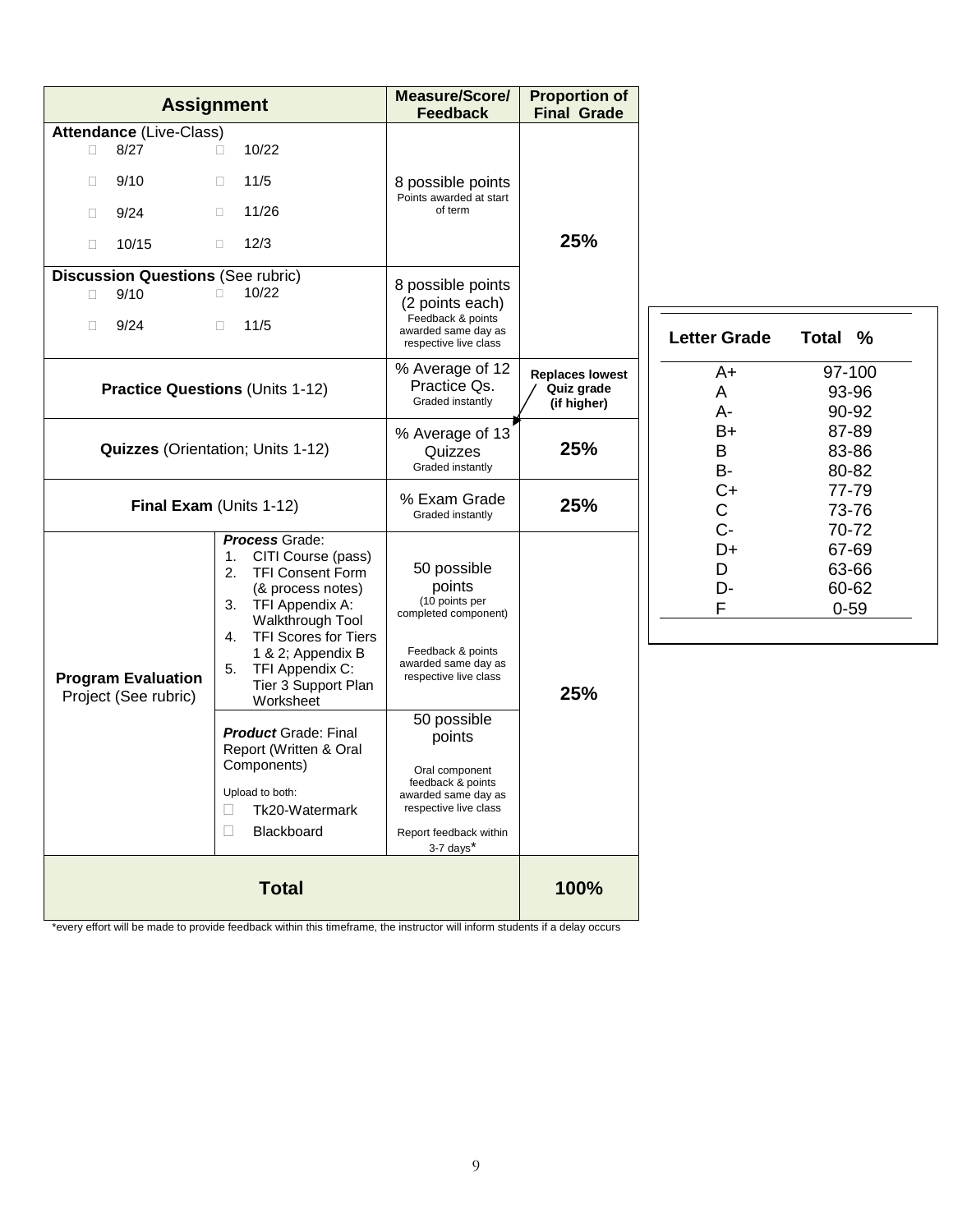| <b>Course Schedule</b><br>Items in Red Indicate Required Live Attendance, In-Class Submission and Activities |                                |                                                                                                                                                                                                                                                    |                                                                |                                                                |                                                    |                                                    |
|--------------------------------------------------------------------------------------------------------------|--------------------------------|----------------------------------------------------------------------------------------------------------------------------------------------------------------------------------------------------------------------------------------------------|----------------------------------------------------------------|----------------------------------------------------------------|----------------------------------------------------|----------------------------------------------------|
| <b>Week</b>                                                                                                  | <b>NASP</b><br>Domain(s)       | <b>Topics</b>                                                                                                                                                                                                                                      | <b>Readings</b>                                                | <b>Assignments Due</b>                                         | <b>Submission</b>                                  |                                                    |
| 1<br><b>LIVE</b><br><b>CLASS</b><br>8/27                                                                     | 2.1, 2.9,<br>2.10              | <b>Course Orientation; Begin Unit</b><br>1; Program Evaluation Project-<br>Tiered Fidelity Inventory (TFI)<br>Overview<br>Live Class Activities: Planning<br>a Program Evaluation -<br>"Connecting with your School<br>Leader(s)/Administrator(s)" | Orientation<br>Folder                                          | <b>Orientation Quiz</b>                                        | Online Via Blackboard<br>Saturday 8/31 by midnight |                                                    |
|                                                                                                              |                                |                                                                                                                                                                                                                                                    |                                                                | Unit 1 Practice Qs.                                            | Online Via Blackboard<br>Tuesday 9/3 by 3pm        |                                                    |
|                                                                                                              | 2.2, 2.5,                      | Ethical Issues in Research &<br>Program Evaluation                                                                                                                                                                                                 | Unit 1 Folder<br>CITI Online                                   | <b>CITI Course Certificate</b>                                 | Online Via Blackboard<br>Saturday 9/7 by midnight  |                                                    |
| $\overline{2}$                                                                                               | 2.8, 2.9,<br>2.10              | Protecting Human Research<br>Participants; Stakeholders;<br><b>Informed Consent Process</b>                                                                                                                                                        | Course<br>Project Folder                                       | <b>Informed Consent Form</b><br>(Unsigned)                     | Online Via Blackboard<br>Saturday 9/7 by midnight  |                                                    |
|                                                                                                              |                                |                                                                                                                                                                                                                                                    |                                                                | <b>Unit 1 Quiz</b>                                             | Online Via Blackboard<br>Saturday 9/7 by midnight  |                                                    |
| 3<br><b>LIVE</b>                                                                                             | 2.1, 2.2,<br>2.5, 2.9,         | Introduction to Program<br>Evaluation: Terminology;<br>Purposes; Principles &<br>Procedures                                                                                                                                                        |                                                                | Unit 2 Folder                                                  | Unit 2 Practice Qs. &<br><b>Discussion Q.</b>      | Online Via Blackboard<br>Tuesday 9/10 by 3pm       |
| <b>CLASS</b><br>9/10                                                                                         | 2.10                           | Live Class Activities: Program<br><b>Evaluation Project- TFI</b><br><b>Consent Process; Creating a</b><br><b>Program Evaluation Task List;</b><br><b>Stakeholders Activity</b>                                                                     | Project Folder                                                 |                                                                | <b>Unit 2 Quiz</b>                                 | Online Via Blackboard<br>Saturday 9/14 by midnight |
| 4                                                                                                            | 2.1, 2.2,                      | Tools of Multi-Tiered Program<br>Evaluation: Quantitative &                                                                                                                                                                                        | Unit 3 Folder                                                  | Unit 3 Practice Qs.                                            | Online Via Blackboard<br>Tuesday 9/17 by 3pm       |                                                    |
|                                                                                                              | 2.5, 2.9,<br>2.10              | Qualitative Data Collection<br>Methods                                                                                                                                                                                                             |                                                                | <b>Unit 3 Quiz</b>                                             | Online Via Blackboard<br>Saturday 9/21 by midnight |                                                    |
|                                                                                                              |                                | Data-based Decision-Making<br>in <i>primary</i> prevention<br>programs                                                                                                                                                                             |                                                                | Unit 4 Practice Qs. &<br>Discussion Q.                         | Online Via Blackboard<br>Tuesday 9/24 by 3pm       |                                                    |
| 5<br><b>LIVE</b><br><b>CLASS</b><br>9/24                                                                     | 2.1, 2.2,<br>2.5, 2.9,<br>2.10 | Planning and Management of<br>a Program Evaluation- Logic<br>Models in Education and<br>Program Evaluation                                                                                                                                         | Unit 4 Folder<br>Frechtling, J.<br>A. (2007)<br>Project Folder | <b>Signed Consent Form</b><br>(hard-copy w/ attached<br>notes) | <b>In-Person</b><br><b>Tuesday 9/24 in Class</b>   |                                                    |
|                                                                                                              |                                | Live Class Activities: Logic<br>Model Development; Finalize a<br><b>Program Evaluation Task List;</b><br><b>Practice Steps of TFI</b><br><b>Administration</b>                                                                                     |                                                                | <b>Unit 4 Quiz</b>                                             | Online Via Blackboard<br>Saturday 9/28 by midnight |                                                    |
|                                                                                                              | 2.1, 2.2,                      | Qualitative Research Basics &<br>Methods; Use of Qualitative                                                                                                                                                                                       |                                                                | Unit 5 Practice Qs.                                            | Online Via Blackboard<br>Tuesday 10/1 by 3pm       |                                                    |
| 6                                                                                                            | 2.5, 2.9,<br>2.10              | Data for Answering Program<br><b>Evaluation Questions:</b><br>Qualitative Data Analysis                                                                                                                                                            | Unit 5 Folder                                                  | <b>Unit 5 Quiz</b>                                             | Online Via Blackboard<br>Saturday 10/5 by midnight |                                                    |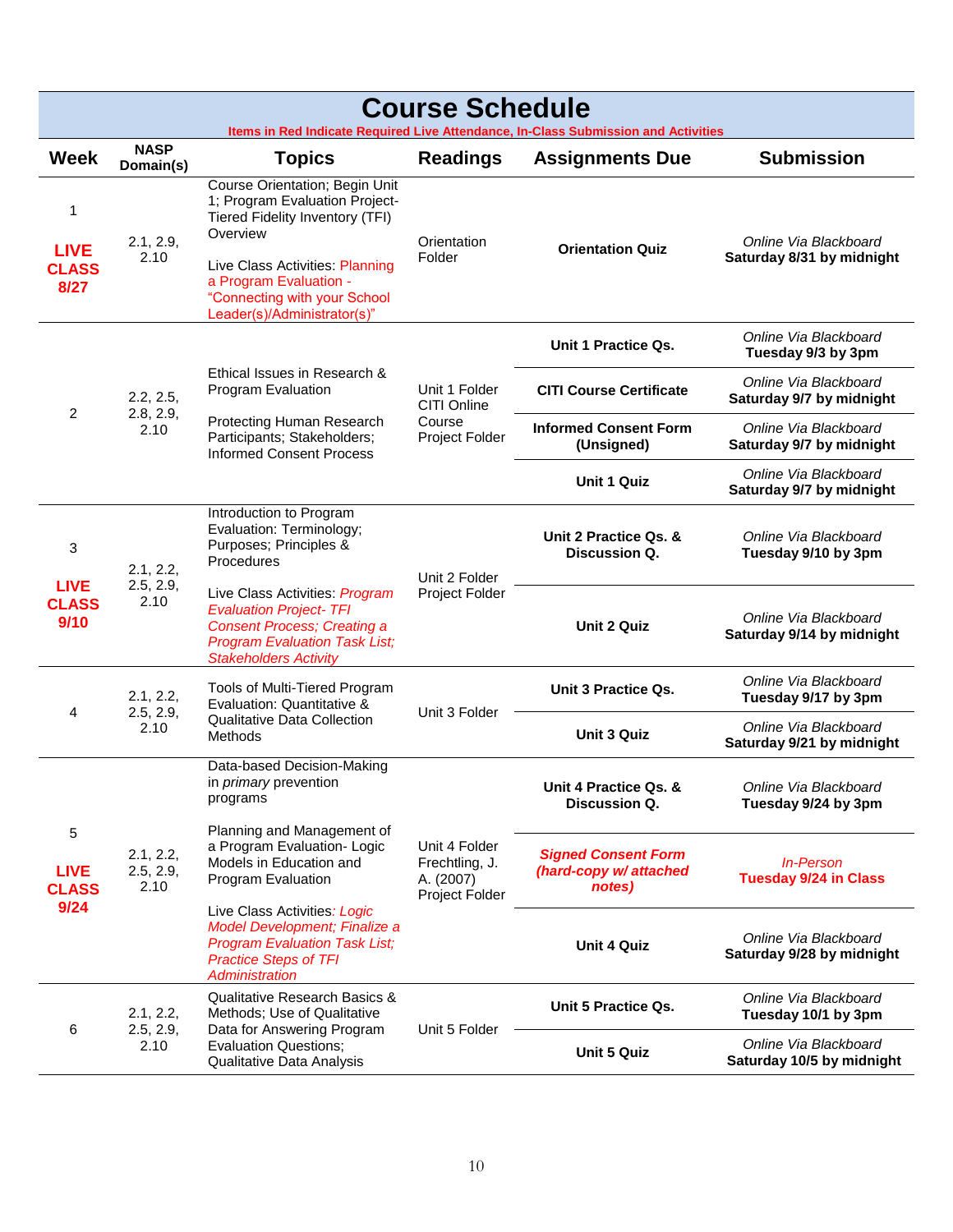| 7<br>2.1, 2.2,<br>2.5, 2.9,               | Data-based Decision-Making<br>in secondary prevention<br>programs | Unit 6 Folder                                                                                                                                                                                                   | Unit 6 Practice Qs.              | Online Via Blackboard<br>Tuesday 10/8 by 3pm                                            |                                                                     |
|-------------------------------------------|-------------------------------------------------------------------|-----------------------------------------------------------------------------------------------------------------------------------------------------------------------------------------------------------------|----------------------------------|-----------------------------------------------------------------------------------------|---------------------------------------------------------------------|
|                                           | 2.10                                                              | Documenting & Reporting the<br>Results of Program Evaluation<br>Part I: Analyzing Raw Data &<br><b>Reporting Results</b>                                                                                        | Project Folder                   | <b>Unit 6 Quiz</b>                                                                      | Online Via Blackboard<br>Saturday 10/12 by midnight                 |
| 8                                         |                                                                   | Data-based Decision-Making<br>in tertiary prevention<br>programs: Introduction to                                                                                                                               |                                  | Unit 7 Practice Qs.                                                                     | Online Via Blackboard<br>Tuesday 10/15 by 3pm                       |
| <b>LIVE</b><br><b>CLASS</b>               | 2.1, 2.2,<br>2.5, 2.9,<br>2.10                                    | Single-Subject Research<br>Design in Educational Settings<br>Live Class Activities: TFI                                                                                                                         | Unit 7 Folder                    | <b>TFI Appendix A:</b><br><b>Walkthrough Tool (hard-</b><br>copy)                       | <b>In-Person</b><br><b>Tuesday 10/15 in Class</b>                   |
| 10/15                                     |                                                                   | <b>Appendix A Raw Data and</b><br><b>Cumulative Data Analysis &amp;</b><br>Interpretation                                                                                                                       |                                  | <b>Unit 7 Quiz</b>                                                                      | Online Via Blackboard<br>Saturday 10/19 by midnight                 |
|                                           |                                                                   | Single-Subject Research<br>Design in Educational Settings<br>Continued: Using experimental<br>designs to demonstrate<br>effectiveness of individualized<br>academic, behavioral,<br>structural, therapeutic and |                                  | Unit 8 Practice Qs. &<br><b>Discussion Q.</b>                                           | Online Via Blackboard<br>Tuesday 10/22 by 3pm                       |
| 9<br><b>LIVE</b><br><b>CLASS</b><br>10/22 | 2.1, 2.2,<br>2.5, 2.9,<br>2.10                                    | organizational interventions;<br>Visual Analysis in Single<br>Subject Design<br>Documenting & Reporting the<br>Results of Program Evaluation                                                                    | Unit 8 Folder<br>Project Folder  | <b>TFI Scores for Tiers 1 &amp; 2:</b><br><b>All Graphs/Tables</b><br><b>Appendix B</b> | <b>Online Via Blackboard</b><br>& In-Person<br>Tuesday 10/22 by 5pm |
|                                           |                                                                   | Part II: Action Planning<br>Live Class Activities: TFI<br><b>Appendix B Raw Data and</b><br><b>Cumulative Data Analysis &amp;</b><br><b>Interpretation; Constructing</b><br><b>Action Plans</b>                 |                                  | <b>Unit 8 Quiz</b>                                                                      | Online Via Blackboard<br>Saturday 10/26 by midnight                 |
| 10                                        | 2.1, 2.9,                                                         | Additional research designs:<br>correlational, between- and                                                                                                                                                     | Unit 9 Folder                    | Unit 9 Practice Qs.                                                                     | Online Via Blackboard<br>Tuesday 10/29 by 3pm                       |
|                                           | 2.10                                                              | within-subject, group designs                                                                                                                                                                                   |                                  | <b>Unit 9 Quiz</b>                                                                      | Online Via Blackboard<br>Saturday 11/2 by midnight                  |
| 11                                        |                                                                   | Quantitative Data Analysis &<br>Statistical Procedures; Excel &<br>SPSS Software; Effect Size<br><b>Calculations in Single Subject</b>                                                                          |                                  | Unit 10 Practice Qs. &<br>Discussion Q.,                                                | Online Via Blackboard<br>Tuesday 11/5 by 3pm                        |
| <b>LIVE</b><br><b>CLASS</b>               | 2.1, 2.2,<br>2.5, 2.9,<br>2.10                                    | Design<br>Live Class Activities: TFI<br><b>Appendix C Raw Data and</b><br><b>Cumulative Data Analysis &amp;</b><br><b>Interpretation; SPSS &amp; Excel</b><br><b>Activity, Calculating Effect Size</b>          | Unit 10 Folder<br>Project Folder | <b>TFI Appendix C: Tier 3</b><br><b>Support Plan Worksheet</b><br>(hard copy)           | In Person<br><b>Tuesday 11/5 in Class</b>                           |
| $11/5$                                    |                                                                   |                                                                                                                                                                                                                 |                                  | Unit 10 Quiz                                                                            | Online Via Blackboard<br>Saturday 11/9 by midnight                  |
|                                           |                                                                   | Review of Documenting &                                                                                                                                                                                         |                                  | Unit 11 Practice Qs.                                                                    | Online Via Blackboard<br>Tuesday 11/12 by 3pm                       |
| 12                                        | 2.1, 2.2,<br>2.5, 2.8,<br>2.9, 2.10                               | Reporting the Results of<br>Program Evaluation Parts I &<br>II: Reporting Results,                                                                                                                              | Unit 11 Folder                   | <b>Full TFI Program</b><br><b>Evaluation Report</b>                                     | Online Via Blackboard<br>Saturday 11/16 by midnight                 |
|                                           |                                                                   | Recommendations, & Action<br>Planning                                                                                                                                                                           |                                  | Unit 11 Quiz                                                                            | Online Via Blackboard<br>Saturday 11/16 by midnight                 |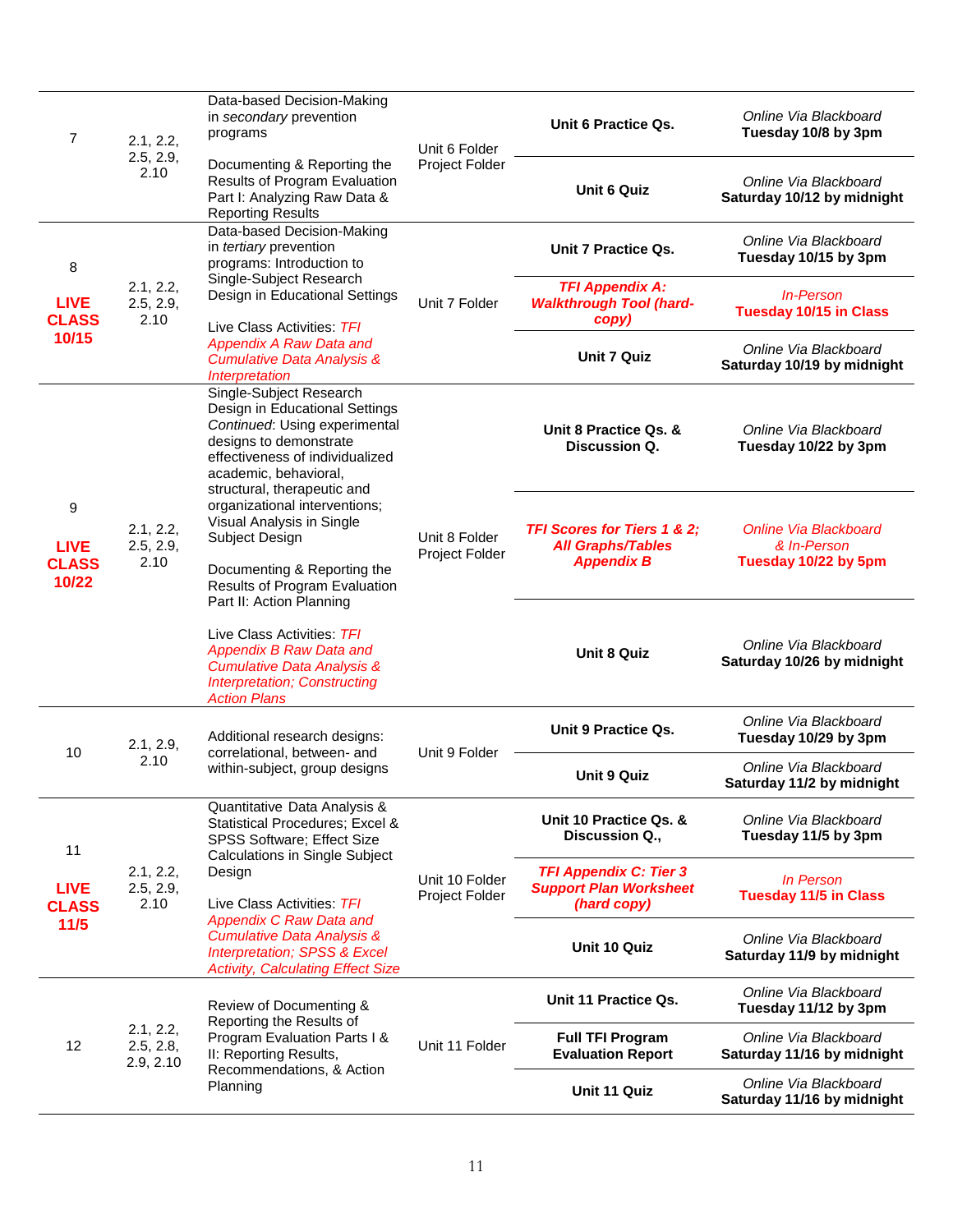| 13                                   |                                     | Accountability Data; Measuring<br>Ourselves: Use of data in<br>determining the impact of the                                                                                                      |                | Unit 12 Practice Qs.                                          | Online Via Blackboard<br>Tuesday 11/19 by 3pm       |
|--------------------------------------|-------------------------------------|---------------------------------------------------------------------------------------------------------------------------------------------------------------------------------------------------|----------------|---------------------------------------------------------------|-----------------------------------------------------|
| <b>LIVE</b><br><b>CLASS</b><br>11/19 | 2.1, 2.2,<br>2.5, 2.8,<br>2.9, 2.10 | school psychological services<br>& other behavior change<br>systems on student<br>development and learning<br>Live Class Activities:<br>Presentation of TFI Program<br><b>Evaluation Projects</b> | Unit 12 Folder | <b>TFI Program Evaluation</b><br><b>Presentations Group 1</b> | In Person<br><b>Tuesday 11/19 in Class</b>          |
|                                      |                                     |                                                                                                                                                                                                   |                | Unit 12 Quiz                                                  | Online Via Blackboard<br>Saturday 11/23 by midnight |
| 14                                   |                                     | No Class: Thanksgiving Week                                                                                                                                                                       |                | Thanksgiving!                                                 | <b>No Assignments ©</b>                             |
|                                      |                                     |                                                                                                                                                                                                   |                |                                                               |                                                     |
| 15                                   |                                     | <b>Final Exam Review</b>                                                                                                                                                                          |                |                                                               |                                                     |
| <b>LIVE</b><br><b>CLASS</b><br>12/3  | 2.1, 2.2,<br>2.5, 2.8,<br>2.9, 2.10 | Live Class Activities:<br>Presentation of TFI Program<br><b>Evaluation Projects; Course</b><br><b>Evaluations</b>                                                                                 | Unit 12 Folder | <b>TFI Program Evaluation</b><br><b>Presentations Group 2</b> | In Person<br><b>Tuesday 12/3 in Class</b>           |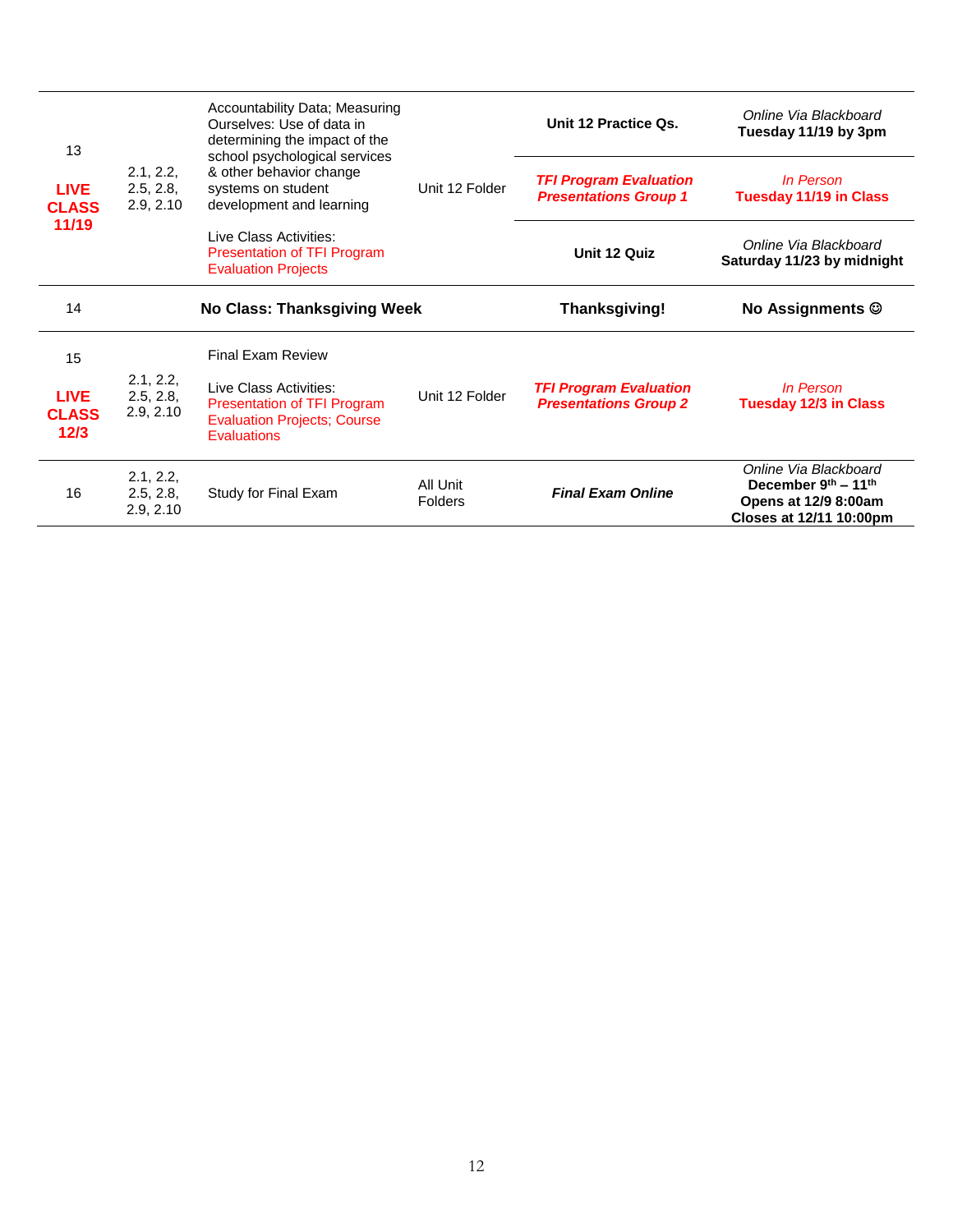|                                                                                                    | <b>Program Evaluation Project Assignment Rubric</b>                                                                                                                                                                                                                                                                                                                                                                                                  |                                                                                                                                                                                                                                                                                                                                                                                                     |                                                                                                                                                                                                                                                                                                                                                                                                                           |                                                                                                                                                                                                                                                                                 |  |  |
|----------------------------------------------------------------------------------------------------|------------------------------------------------------------------------------------------------------------------------------------------------------------------------------------------------------------------------------------------------------------------------------------------------------------------------------------------------------------------------------------------------------------------------------------------------------|-----------------------------------------------------------------------------------------------------------------------------------------------------------------------------------------------------------------------------------------------------------------------------------------------------------------------------------------------------------------------------------------------------|---------------------------------------------------------------------------------------------------------------------------------------------------------------------------------------------------------------------------------------------------------------------------------------------------------------------------------------------------------------------------------------------------------------------------|---------------------------------------------------------------------------------------------------------------------------------------------------------------------------------------------------------------------------------------------------------------------------------|--|--|
|                                                                                                    | Competency                                                                                                                                                                                                                                                                                                                                                                                                                                           | <b>Emerging Competency</b><br>3                                                                                                                                                                                                                                                                                                                                                                     | Foundational<br>2                                                                                                                                                                                                                                                                                                                                                                                                         | Unacceptable                                                                                                                                                                                                                                                                    |  |  |
| Process Grade<br>$(50\%$ of total<br>project grade)                                                | Student has completed all of the following (10 points<br>each):<br>Research Ethics CITI Course (pass)<br>1.<br>2.<br>Consent Form (& process notes)<br>3.<br>TFI Appendix A: Walkthrough Tool<br>TFI Scores for Tiers 1 & 2; Appendix B<br>4.<br>5.<br>TFI Appendix C: Tier 3 Support Plan<br>Worksheet                                                                                                                                              | Student has completed at least 4 of the following (10)<br>points each):<br>Research Ethics CITI Course (pass)<br>1.<br>2.<br>Consent Form (& process notes)<br>TFI Appendix A: Walkthrough Tool<br>3.<br>TFI Scores for Tiers 1 & 2; Appendix B<br>4.<br>TFI Appendix C: Tier 3 Support Plan<br>5.<br>Worksheet                                                                                     | Student has completed at least 3 of the following<br>$(10$ points each):<br>Research Ethics CITI Course (pass)<br>1.<br>Consent Form (& process notes)<br>2.<br>TFI Appendix A: Walkthrough Tool<br>3.<br>TFI Scores for Tiers 1 & 2; Appendix B<br>4.<br>TFI Appendix C: Tier 3 Support Plan<br>5.<br>Worksheet                                                                                                          | Student has completed 2 or fewer of the<br>following (10 points each):<br>Research Ethics CITI Course (pass)<br>1.<br>Consent Form (& process notes)<br>2.<br>3.<br>TFI Appendix A: Walkthrough Tool<br>TFI Scores for Tiers 1 & 2;<br>4.<br>Appendix B<br>TFI Appendix C<br>5. |  |  |
|                                                                                                    | Product Grade (50% of total project grade). All components listed below                                                                                                                                                                                                                                                                                                                                                                              |                                                                                                                                                                                                                                                                                                                                                                                                     |                                                                                                                                                                                                                                                                                                                                                                                                                           |                                                                                                                                                                                                                                                                                 |  |  |
| On-Time<br>Submission<br><b>Writing Quality</b>                                                    | Submitted in full on classwide due date<br>All words spelled correctly and all rules of grammar                                                                                                                                                                                                                                                                                                                                                      | Submitted after classwide due date but given<br>extended time with permission<br>All words spelled correctly and all rules of grammar                                                                                                                                                                                                                                                               | Submitted 1 day later than classwide due date<br>without permission<br>Less than three spelling/grammar errors.                                                                                                                                                                                                                                                                                                           | Submitted more than 1 day later than<br>classwide due date without permission<br>More than three spelling/grammar errors.                                                                                                                                                       |  |  |
|                                                                                                    | followed, project contained appropriately cited<br>references all in correct APA format                                                                                                                                                                                                                                                                                                                                                              | followed, project contained appropriately cited<br>references some in correct APA format                                                                                                                                                                                                                                                                                                            |                                                                                                                                                                                                                                                                                                                                                                                                                           |                                                                                                                                                                                                                                                                                 |  |  |
| Abstract                                                                                           | The abstract follows APA format for word length, is<br>informative, succinct, & offers specific details about<br>the problem/need, as well as variables, context,<br>methods of program evaluation, and outcomes                                                                                                                                                                                                                                     | The abstract is relevant, offering details about the<br>program evaluation.                                                                                                                                                                                                                                                                                                                         | Abstract lacks relevance or fails to offer<br>appropriate details about the problem or need,<br>variables, context, methods of program<br>evaluation, or outcomes                                                                                                                                                                                                                                                         | Abstract was omitted or inappropriate<br>given the problem/need, and methods                                                                                                                                                                                                    |  |  |
| Introduction:<br>Problem/Need,<br>Purpose,<br>Significance,<br>Justification,<br>Literature Review | Presents the purpose of the program evaluation<br>project, describes a clear problem or need justifying<br>the program evaluation, as well as an overview of the<br>program evaluation design (step-by-step process).<br>All constructs and variables have been appropriately<br>defined. Research and theoretical literature provided to<br>support the need to investigate the problem/need as<br>well as to support the methods/instrument chosen | Identifies a relevant problem or need.<br>Design/methods are connected to the problem or<br>need, and supported by the literature, but lacking<br>detail or well-defined constructs and variables.                                                                                                                                                                                                  | Although a problem/need is identified, the<br>statement is too broad or the description fails to<br>establish the importance of investigating the<br>problem/need. The purpose, questions,<br>hypotheses, or definitions of constructs and<br>variables are poorly formed, ambiguous, or not<br>logically connected to the description of the<br>problem/need. Connections to the literature are<br>unclear or debatable. | Statement of the problem/need,<br>significance, purpose,<br>questions/hypotheses, or definitions of<br>constructs and variables were omitted or<br>inappropriate.                                                                                                               |  |  |
| Methodology                                                                                        | The purpose and program evaluation design (step-by-<br>step process) are clearly outlined in a coherent manner<br>with a level of detail which could be replicated by a<br>person unfamiliar with the project.<br>Appropriate and important limitations and<br>assumptions related to the methodology have been<br>clearly stated.                                                                                                                   | The program evaluation design (step-by-step process)<br>is adequately discussed. The process relates to the<br>presented problem or need. Some limitations and<br>assumptions have been identified. The manner in<br>which the process is described will likely yield relevant<br>results.                                                                                                          | The program evaluation design (step-by-step<br>process) is not adequately discussed. The process<br>is questionable or confusing, lacking the ability to<br>be replicated in an identical fashion. The manner<br>in which the process is described will likely yield<br>questionable results. Important limitations and<br>assumptions have not been identified.                                                          | The program evaluation design (step-by-<br>step process) is incomplete or<br>inappropriate given the presented<br>problem/need. The process is not<br>described using appropriate terminology.<br>Limitations and assumptions are omitted.                                      |  |  |
| Results &<br><b>Outcome Data</b>                                                                   | Clear, appropriate, and complete display of data in<br>tables and graphs.<br>Tables and graphs formatted appropriately and include<br>all appropriately labeled components (Title, Headings,<br>Legend, Axis Titles, etc.).<br>Each data display is accompanied by (1) at least one<br>paragraph which clearly describes the information<br>contained in each display, and (2) one paragraph which<br>clearly interprets this data.                  | Clear, appropriate, and complete display of data in<br>tables and graphs.<br>Tables and graphs may not be formatted<br>appropriately and/or are missing appropriately<br>labeled components.<br>Each data display is accompanied by (1) at least one<br>paragraph which clearly describes the information<br>contained in each display, and (2) one paragraph<br>which clearly interprets this data | Clear, appropriate, and complete display of data<br>in tables and graphs.<br>Tables and graphs may not be formatted<br>appropriately and/or are missing appropriately<br>labeled components.<br>At least one data display is missing an appropriate<br>accompanying descriptive or interpretative<br>paragraph.                                                                                                           | Display of data in tables and graphs is<br>incomplete, inaccurate, or inappropriate<br>(rendering any written paragraphs invalid).                                                                                                                                              |  |  |